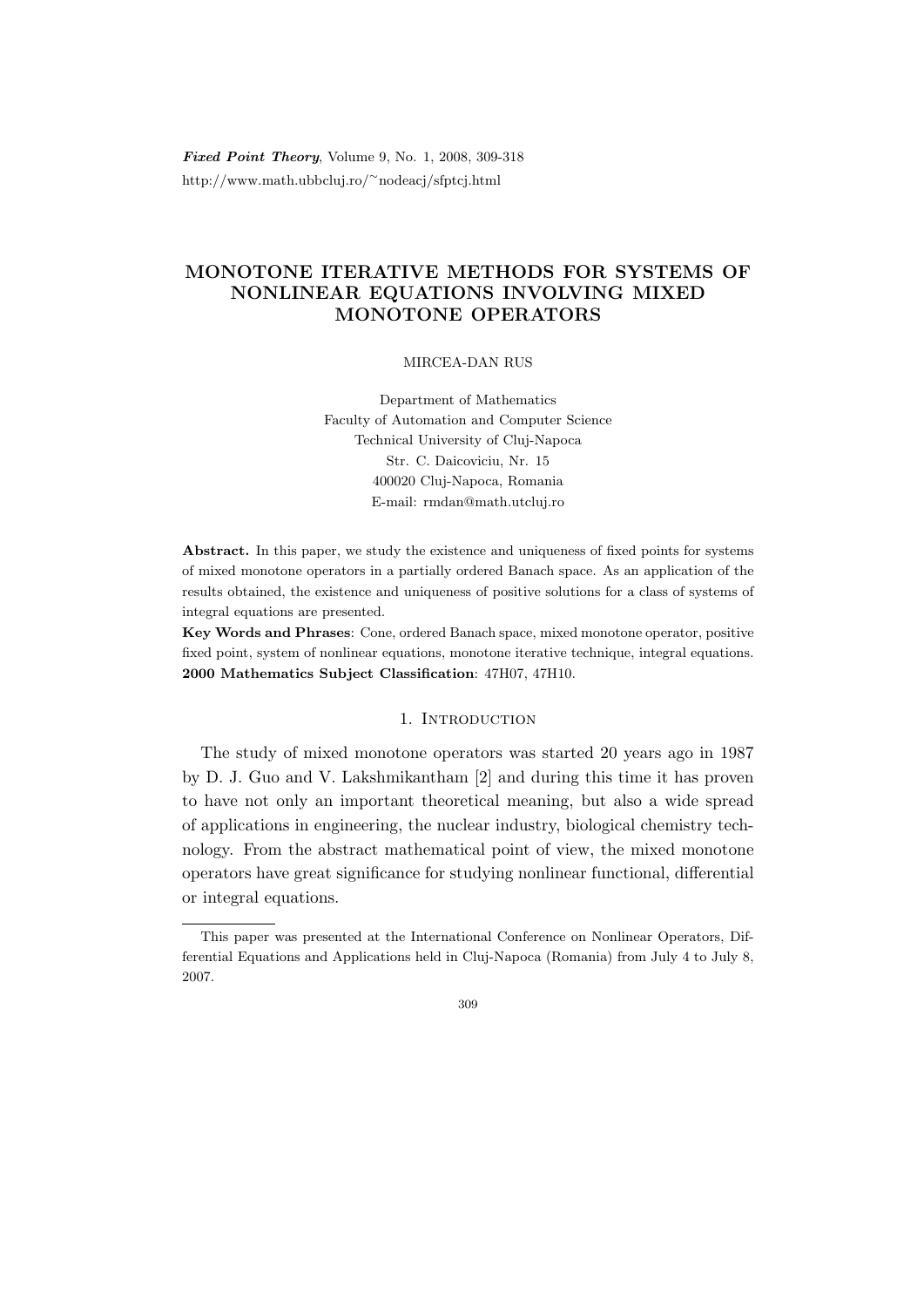#### 310 MIRCEA-DAN RUS

In this paper we make the connection between the theory of mixed monotone operators in two variables as they were introduced in [2] and the study of fixed points for systems of mixed monotone operators in several variables. We will use known results and techniques for mixed monotone operators. The study is made in the case of partially ordered real Banach spaces.

# 2. Preliminaries

Consider  $(E, \|\cdot\|)$  a real Banach space, partially ordered by a cone P, i.e.,  $x \leq y$  if and only if  $y - x \in P$ . Recall that a non-empty closed convex set  $P \subset E$  is a cone if it satisfies

$$
x \in P, \ \lambda \ge 0 \Rightarrow \lambda x \in P
$$

and

$$
x, -x \in P \Rightarrow x = \theta
$$

where  $\theta$  denotes the zero element of E.

P is said to be:

- i. *solid* if its interior  $\hat{P}$  is non-empty
- ii. normal if there exists some positive constant c such that  $\theta \leq x \leq y$ implies  $||x|| \leq c ||y||$ .
- iii. regular if every nondecreasing and bounded above in order sequence is convergent.

Let  $D \subset E$  and  $A : D \times D \to E$ . A is said to be mixed monotone if A is nondecreasing in the first variable and nonincreasing in the last variable, i.e.  $x_1 \leq x_2$   $(x_1, x_2 \in D)$  implies  $A(x_1, y) \leq A(x_2, y)$  for any  $y \in D$  and  $y_1 \leq y_2$  $(y_1, y_2 \in D)$  implies  $A(x, y_1) \geq A(x, y_2)$  for any  $x \in D$ . A point  $(x^*, y^*)$  is called a *coupled fixed point* of A if  $A(x^*, y^*) = x^*$  and  $A(y^*, x^*) = y^*$ .  $x^*$  is called a *fixed point* for A if  $A(x^*, x^*) = x^*$ . Clearly,  $x^*$  is a fixed point of A if and only if  $(x^*, x^*)$  is a coupled fixed point of A.

For any  $x, y \in E$ , the notation  $x \geq y$  means that there exists  $0 < \lambda \leq \mu$ such that  $\lambda x \leq y \leq \mu x$ . Clearly,  $\geq$  is an equivalence relation and for any  $h > \theta$  (i.e.  $h \ge \theta$  and  $h \ne \theta$ ) we denote by  $P_h$  the equivalence class of h. It is easy to see that  $P_h \subset P$  and that  $P_h = \overline{P}$  if  $h \in \overset{\circ}{P}$ .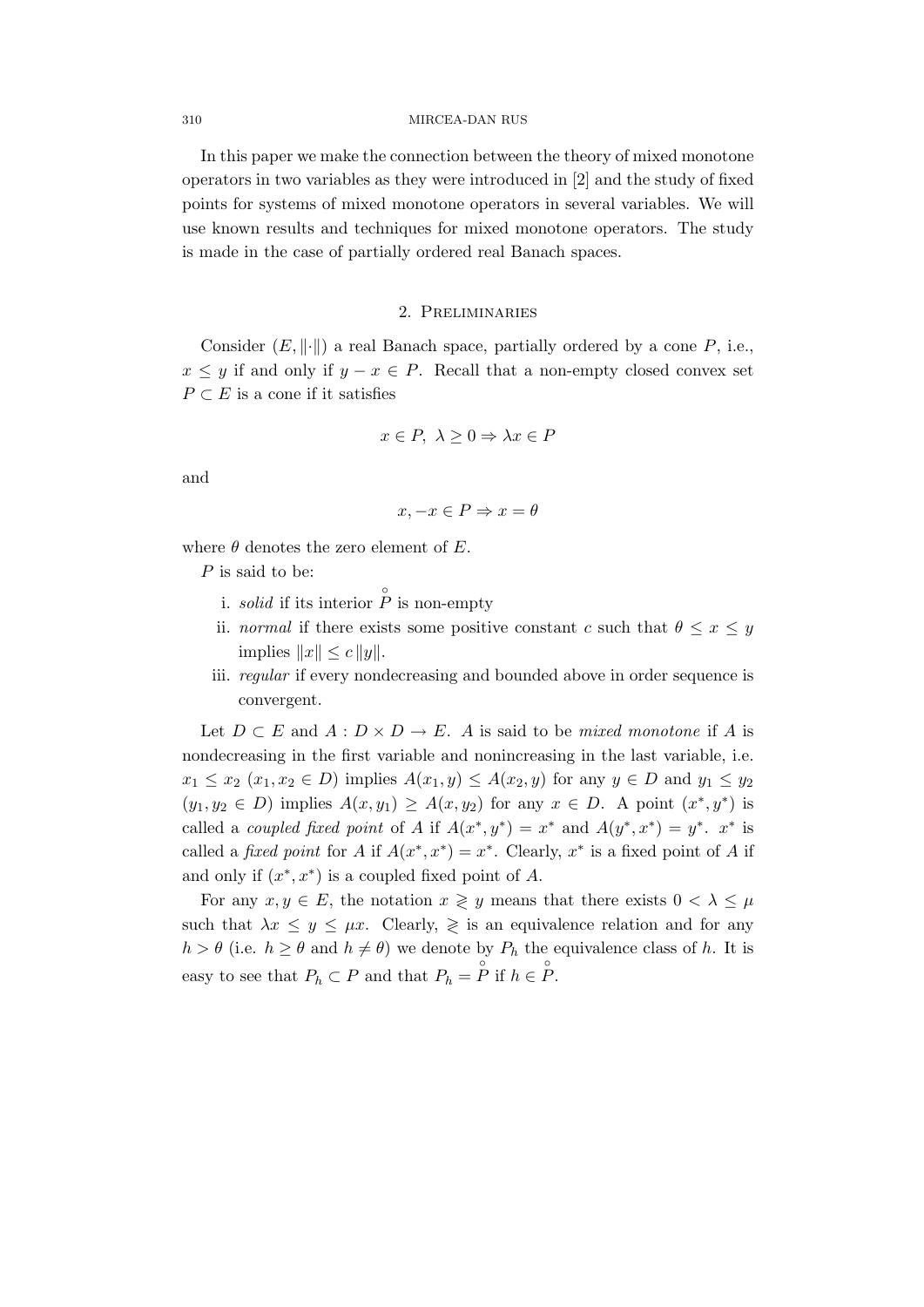2.1. Fixed point results for mixed monotone operators. There are many results regarding the coupled fixed points and the fixed points of mixed monotone operators (see  $[2-5,7,8]$  and the references therein). We limit ourselves here to some of the most known fixed point and coupled fixed point theorems which use explicitly the monotone iteration technique (i.e. the fixed point is obtained as the limit of some sequence which is given recursively).

**Theorem 2.1.** [2] Let  $x_0, y_0 \in E$ ,  $x_0 \le y_0$  and  $A : [x_0, y_0] \times [x_0, y_0] \to E$  be a mixed monotone operator such that

$$
x_0 \le A(x_0, y_0), \quad A(y_0, x_0) \le y_0. \tag{1}
$$

Suppose that one of the following two conditions are satisfied:

- $(H<sub>1</sub>)$  P is normal and A is completely continuous;
- (H<sub>2</sub>) P is regular and A is demicontinuous, i.e.  $x_n \to x$  and  $y_n \to y$  strongly implies  $A(x_n, y_n) \rightarrow A(x, y)$  weakly.

Then A has a coupled fixed point  $(x^*, y^*) \in [x_0, y_0] \times [x_0, y_0]$  which is minimal and maximal in the sense that  $x^* \leq \overline{x} \leq y^*$  and  $x^* \leq \overline{y} \leq y^*$  for any coupled fixed point  $(\overline{x}, \overline{y}) \in [x_0, y_0] \times [x_0, y_0]$  of A. Moreover, we have

$$
x^* = \lim_{n \to \infty} x_n, \quad y^* = \lim_{n \to \infty} y_n \tag{2}
$$

where

$$
x_n = A(x_{n-1}, y_{n-1}), \quad y_n = A(y_{n-1}, x_{n-1}) \quad (n = 1, 2, ...)
$$
 (3)

satisfy

$$
x_0 \le x_1 \le \ldots \le x_n \le \ldots \le y_n \le \ldots \le y_1 \le y_0. \tag{4}
$$

**Theorem 2.2.** [3] Let  $P$  be a normal cone such that the norm is monotone with respect to P (i.e.  $\theta \le x \le y$  implies  $||x|| \le ||y||$ ),  $h > \theta$  and  $A : P_h \times P_h \to$  $P_h$  a mixed monotone operator for which there exists a lower semicontinuos function  $\phi:(0,1)\to(0,1)$  such that  $\phi(t)>t$  for every t and

$$
A(tx, t^{-1}x) \ge \phi(t)A(x, x) \tag{5}
$$

holds for all  $x \in P_h$  and  $t \in (0,1)$ . Then A has exactly one fixed point  $x^*$  in  $P_h$  and for any initial point  $x_0 \in \overset{\circ}{P}$ , the sequence

$$
x_n = A(x_{n-1}, x_{n-1}) \quad (n = 1, 2, \ldots)
$$
 (6)

converges to  $x^*$ .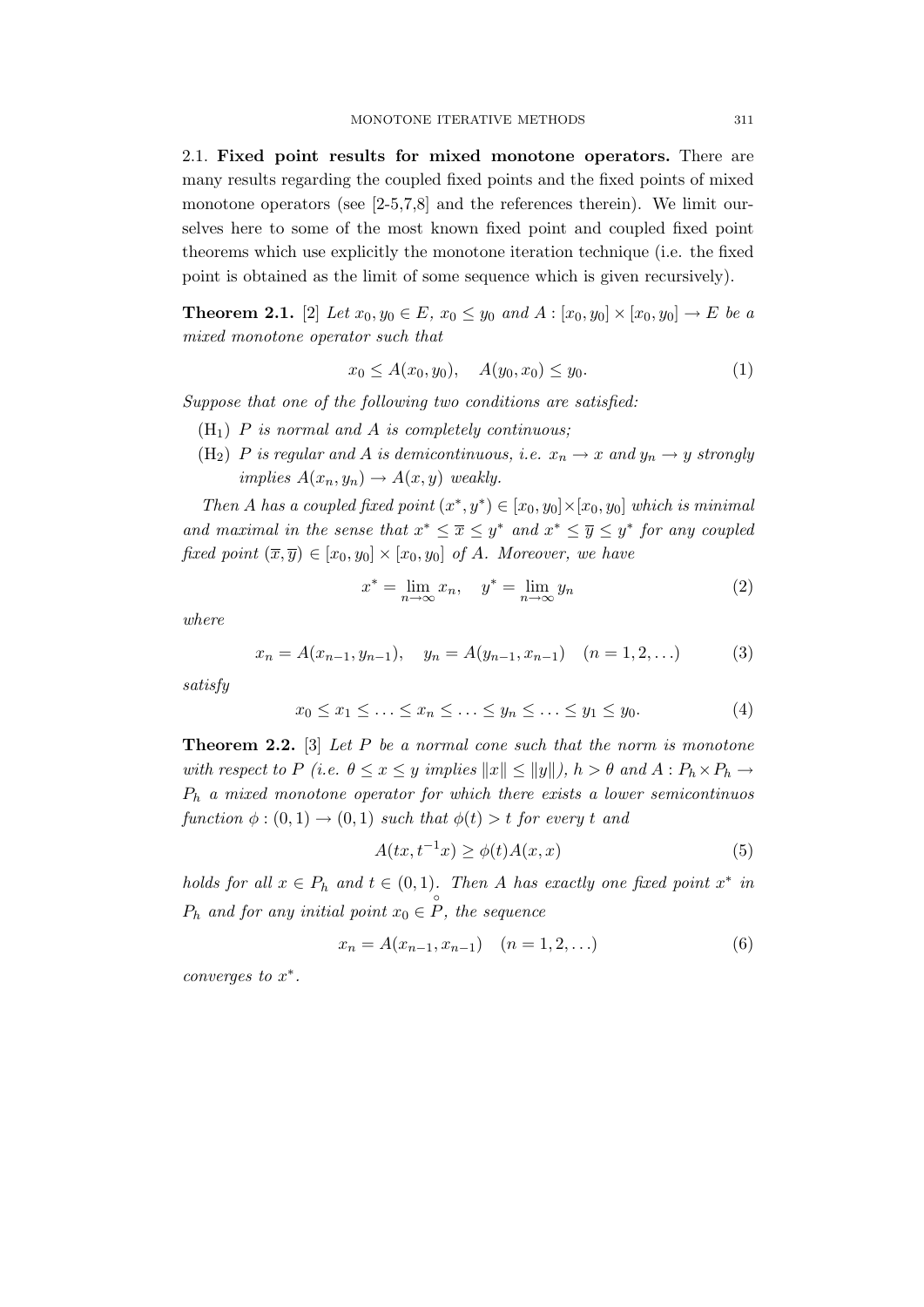**Theorem 2.3.** [8] Let P be a normal cone,  $h > \theta$  and  $A : P_h \times P_h \to P_h$  a mixed monotone operator for which there exists a function  $\alpha : (0,1) \rightarrow (0,1)$ such that

$$
A(tx, t^{-1}y) \ge t^{\alpha(t)}A(x, y) \tag{7}
$$

holds for all  $x, y \in P_h$  and  $t \in (0, 1)$ . Then A has exactly one fixed point  $x^*$  in  $P_h$ .

Moreover, constructing successively the sequences

$$
x_n = A(x_{n-1}, y_{n-1}), \quad y_n = A(y_{n-1}, x_{n-1}) \quad (n = 1, 2, ...)
$$
 (8)

for any initial point  $x_0, y_0 \in P_h$ , we have

$$
x^* = \lim_{n \to \infty} x_n, \quad x^* = \lim_{n \to \infty} y_n.
$$
 (9)

2.2. The fixed point problem for multi-mixed monotone operators. Consider X a Banach space partially ordered by a cone  $K, Y \subseteq X$  a non-empty subset of X, N a positive integer. We say that an operator  $T: Y^N \to X$  is multi-mixed monotone on Y if T is monotone (nondecreasing or nonincreasing) with respect to each variable.

We would like to study the following system of equations

$$
x_i = T_i(x_1, x_2, \dots, x_N), \quad i = 1, 2, \dots, N
$$
\n(10)

where  $T_i$  are multi-mixed monotone operators. Obviously, if we take  $E = X^N$ and  $P = K^N$  then  $(E, P)$  is an ordered Banach space with  $\mathbf{x} \leq \mathbf{y}$  if and only if  $x_i \leq y_i$  in  $(X, K)$  for every  $i = 1, 2, ..., N$ . Then (10) can be viewed as a fixed point problem on the set  $D = Y^N \subset E$ 

$$
\mathbf{x} = \mathbf{T}(\mathbf{x}), \quad \mathbf{x} \in D \tag{11}
$$

where  $\mathbf{x} = (x_1, x_2, \dots, x_N)$  and  $\mathbf{T} = (T_1, T_2, \dots, T_N) : D \to E$  (we will say that  $T$  is a *multi-mixed monotone operator*). In general,  $T$  is not a monotone operator, so we can not apply directly any monotone iterative technique (see [1,6].

The idea is to find a suitable mixed monotone operator  $A: D \times D \to E$ such that

$$
A(\mathbf{x}, \mathbf{x}) = \mathbf{T}(\mathbf{x}), \quad \forall \mathbf{x} \in D \tag{12}
$$

hence any fixed point result for A will give a solution to our original problem  $(10).$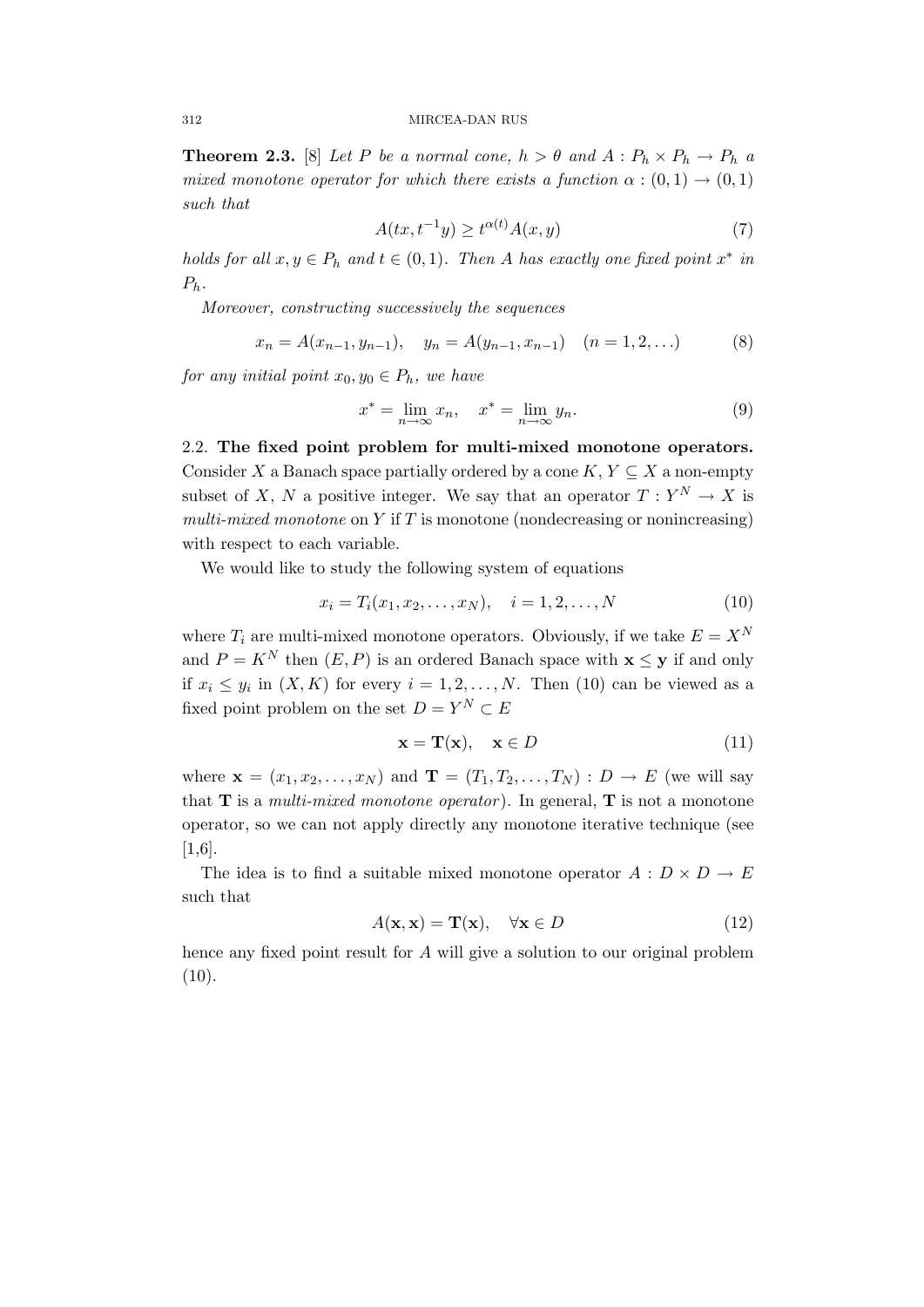### 3. Main results

3.1. The connection between systems of multi-mixed monotone operators and mixed monotone operators. For every multi-mixed monotone operator  $T: D = Y^N \to X$  we consider the vector  $\mu^T \in \{0,1\}^N$  defined by

$$
\mu_j^T = \begin{cases} 1, & \text{if } T \text{ is nondecreasing in the } j\text{-th variable} \\ 0, & \text{if } T \text{ is nonincreasing in the } j\text{-th variable} \end{cases}
$$
(13)

If T is constant with respect to some variable, then  $\mu_j^T$  can be chosen either 0 or 1. Remark that

$$
\mu_j^{-T} = 1 - \mu_j^T, \quad \forall j = 1, 2, \dots, N. \tag{14}
$$

Consider also the following two operators  $\sigma^T$  and  $\lambda^T$  associated to T and defined by:

$$
\sigma^T : D \times D \to E, \quad \sigma^T(\mathbf{x}, \mathbf{y}) = \left(\mu_j^T x_j + \mu_j^{-T} y_j\right)_{j=1,2,\dots,N} \tag{15}
$$

and

$$
\lambda^T : (0, \infty) \times D \to E, \quad \lambda^T(t; \mathbf{x}) = \sigma^T(t; \mathbf{x}) = \left(t^{\mu_j^T} x_j\right)_{j=1, 2, \dots, N} \tag{16}
$$

Remark that if Y is convex, then  $\sigma^T : D \times D \to D$ . It is easy to see that

$$
\sigma^{-T}(\mathbf{x}, \mathbf{y}) = \sigma^{T}(\mathbf{y}, \mathbf{x})
$$
\n(17)

and

$$
\lambda^{-T}(t; \mathbf{x}) = t\lambda^{T}(t^{-1}; \mathbf{x})
$$
\n(18)

for every  $\mathbf{x}, \mathbf{y} \in D$  and  $t \in (0, \infty)$ . Also, if  $\mathbf{y} = \lambda^T(t; \mathbf{x})$  then  $\mathbf{x} = \lambda^T(t^{-1}; \mathbf{y})$ .

There is one more identity which will provide useful:

$$
\sigma^T(t\mathbf{x}, \mathbf{y}) = \lambda^T(t; \sigma^T(\mathbf{x}, \mathbf{y})), \quad \mathbf{x}, \mathbf{y} \in D, t \in (0, \infty)
$$
 (19)

which is easy to prove on components: if  $\mu_j^T = 1$ , then

$$
\sigma^T(t\mathbf{x}, \mathbf{y})_j = tx_j = t^{\mu_j^T} \sigma^T(\mathbf{x}, \mathbf{y})_j = \lambda^T(t; \sigma^T(\mathbf{x}, \mathbf{y}))_j
$$

and if  $\mu_j^T = 0$ , then

$$
\sigma^T(t\mathbf{x}, \mathbf{y})_j = y_j = t^{\mu_j^T} \sigma^T(\mathbf{x}, \mathbf{y})_j = \lambda^T(t; \sigma^T(\mathbf{x}, \mathbf{y}))_j
$$

and this is true for every  $j = 1, 2, ..., N$  which concludes our argument.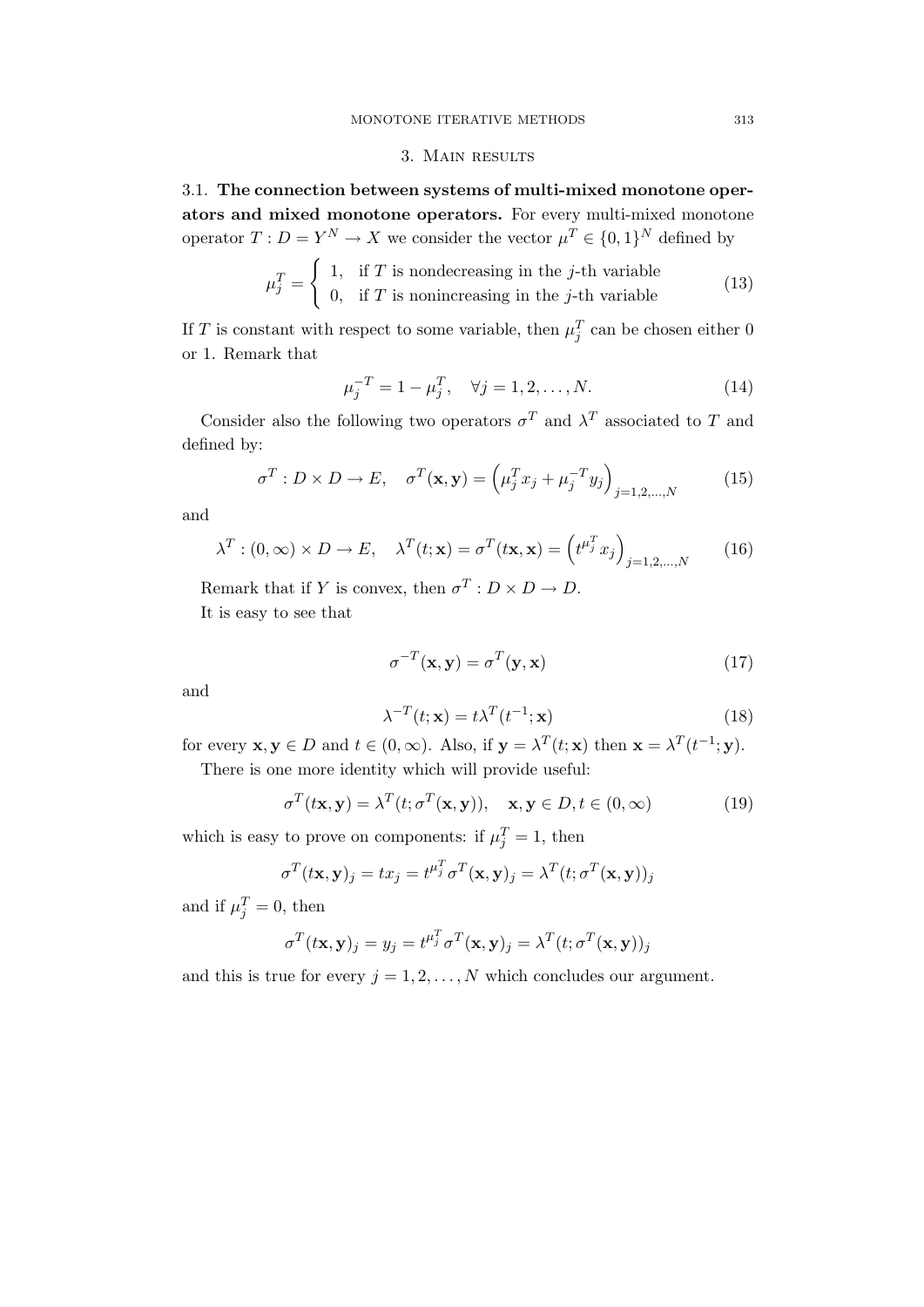#### 314 MIRCEA-DAN RUS

For example, if T is a mixed monotone operator  $(N = 2)$ , then  $\mu^T = (1, 0)$ ,  $\sigma^T(\mathbf{x}, \mathbf{y}) = (x_1, y_2), \; \lambda^T(t; \mathbf{x}) = (tx_1, x_2) \; \text{ and } \; \mu^{-T} = (0, 1), \; \sigma^{-T}(\mathbf{x}, \mathbf{y}) =$  $(x_2, y_1)$ ,  $\lambda^{-T}(t; \mathbf{x}) = (x_1, tx_2)$ . Another example, if T is a nondecreasing operator, then  $\sigma^T(\mathbf{x}, \mathbf{y}) = \mathbf{x}$  and  $\lambda^T(t; \mathbf{x}) = t\mathbf{x}$ .

The following lemma is straightforward, but fundamental:

**Lemma 3.1.** Assume that Y is convex and consider  $\mathbf{T} = (T_1, T_2, \ldots, T_N)$ :  $D \to E$  a multi-mixed monotone operator. Then the operator  $A: D \times D \to E$ ,  $A = (A_1, A_2, \ldots, A_N)$  whose components are defined by

$$
A_i = T_i \sigma^{T_i}, \quad i = 1, 2, \dots, N
$$
\n<sup>(20)</sup>

is mixed monotone with respect to the cone P in E and the fixed point sets of operators A and T coincide.

**Proof.** It is not hard to see, by the definition of the operators  $\sigma^{T_i}$ , that for every  $i = 1, 2, ..., N$ ,  $T_i(\sigma^{T_i}(\cdot, y)) : D \to X$  is nondecreasing for every  $y \in D$ . This takes place because for a fixed  $y \in D$ ,  $\sigma^{T_i}(x, y)$  equals x on the components where  $T_i$  is nondecreasing and is constant on the components where  $T_i$  is nonincreasing.

Also  $T_i(\sigma^{T_i}(\mathbf{x},\cdot)) : D \to X$  is nonincreasing for every  $\mathbf{y} \in D$  because for a fixed  $\mathbf{x} \in D$ ,  $\sigma^{T_i}(\mathbf{x}, \mathbf{y})$  equals y on the components where  $T_i$  is nonincreasing and is constant on the components where  $T_i$  is nondecreasing.

Because  $\sigma^{T_i}(\mathbf{x}, \mathbf{x}) = \mathbf{x}$  for every  $\mathbf{x} \in D$  and  $i = 1, 2, ..., N$ , we obtain

$$
A(\mathbf{x}, \mathbf{x}) = \mathbf{T}(\mathbf{x}), \quad \forall \mathbf{x} \in D \tag{21}
$$

which concludes our proof.

In the next section we will use this lemma, together with the fixed point results for mixed monotone operators presented in the Section 2, in order to obtain existence results for system (10).

3.2. Fixed point results for multi-mixed monotone operators. If  $T =$  $(T_1, T_2, \ldots, T_N) : D \to E$  is a multi-mixed monotone operator, we will say that  $(\mathbf{x}^*, \mathbf{y}^*)$  is a coupled fixed point of **T** if

$$
\begin{cases}\n x_i^* = T_i \sigma^{T_i}(\mathbf{x}^*, \mathbf{y}^*) \\
 y_i^* = T_i \sigma^{T_i}(\mathbf{y}^*, \mathbf{x}^*)\n\end{cases},\n\forall i = 1, 2, \dots, N.
$$
\n(22)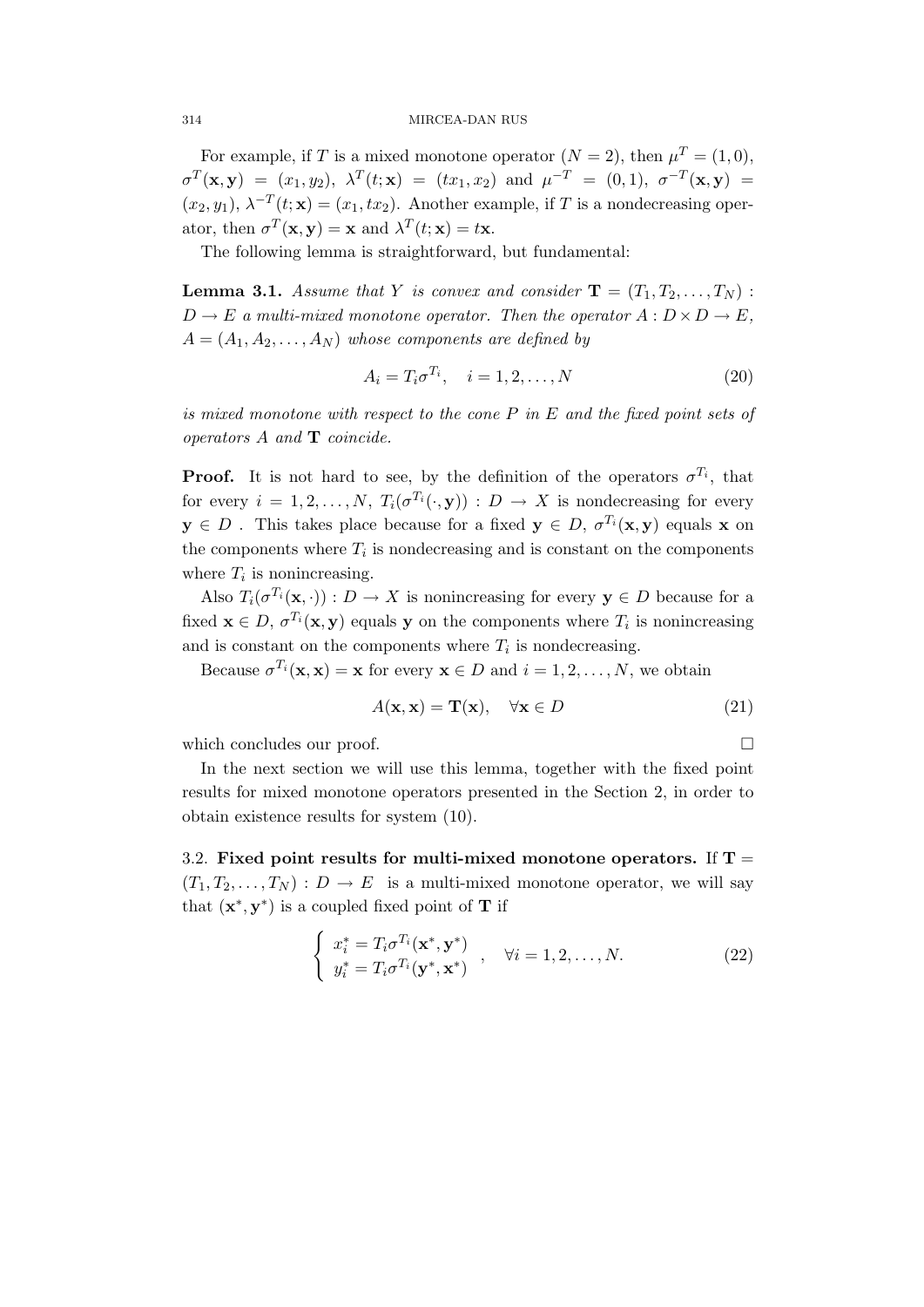**Theorem 3.2.** Let  $\mathbf{x}^0, \mathbf{y}^0 \in E$ ,  $\mathbf{x}^0 \leq \mathbf{y}^0$  and  $\mathbf{T} : [\mathbf{x}^0, \mathbf{y}^0] \to E$  be a multi-mixed monotone operator such that

$$
\begin{cases}\nx_i^0 \leq T_i \sigma^{T_i}(\mathbf{x}^0, \mathbf{y}^0) \\
y_i^0 \geq T_i \sigma^{T_i}(\mathbf{y}^0, \mathbf{x}^0)\n\end{cases}, \quad \forall i = 1, 2, \dots, N
$$
\n(23)

Suppose that one of the following two conditions are satisfied:

- (H<sub>1</sub>) K is normal and  $T_i$  are completely continuous for every  $i = 1, 2, ..., N$ ;
- (H<sub>2</sub>) K is regular and  $T_i$  are demicontinuous for every  $i = 1, 2, ..., N$ , i.e.

 $\mathbf{x}^n \to \mathbf{x}$  strongly implies  $T_i(\mathbf{x}^n) \to T_i(\mathbf{x})$  weakly.

Then **T** has a coupled fixed point  $(x^*, y^*) \in [x^0, y^0] \times [x^0, y^0]$  which is minimal and maximal in the sense that  $\mathbf{x}^* \leq \overline{\mathbf{x}} \leq \mathbf{y}^*$  and  $\mathbf{x}^* \leq \overline{\mathbf{y}} \leq \mathbf{y}^*$  for any coupled fixed point  $(\overline{\mathbf{x}}, \overline{\mathbf{y}}) \in [\mathbf{x}^0, \mathbf{y}^0] \times [\mathbf{x}^0, \mathbf{y}^0]$  of **T**. Moreover, we have

$$
\mathbf{x}^* = \lim_{n \to \infty} \mathbf{x}^n, \quad \mathbf{y}^* = \lim_{n \to \infty} \mathbf{y}^n \tag{24}
$$

where

$$
\begin{cases}\n x_i^n = T_i \sigma^{T_i}(\mathbf{x}^{n-1}, \mathbf{y}^{n-1}) \\
 y_i^n = T_i \sigma^{T_i}(\mathbf{y}^{n-1}, \mathbf{x}^{n-1})\n\end{cases}, \quad \forall i = 1, 2, \dots, N
$$
\n(25)

satisfy

$$
\mathbf{x}^0 \le \mathbf{x}^1 \le \ldots \le \mathbf{x}^n \le \ldots \le \mathbf{y}^n \le \ldots \le \mathbf{y}^1 \le \mathbf{y}^0. \tag{26}
$$

Proof. Consider the operator A from Lemma 3.1 corresponding to the operator **T** and apply directly Theorem 2.1. Notice that  $\sigma^{T_i}$  are linear and bounded which assures the conditions  $(H_1)$  and  $(H_2)$  in Theorem 2.1.

**Theorem 3.3.** Let K be normal cone,  $h_i > \theta$  (i = 1,2, ..., N), h =  $(h_1, h_2, \ldots, h_N)$ ,  $K_i$  the class of equivalence for  $h_i$  in K and  $P_h = K_1 \times K_2 \times$  $\cdots \times K_N$  the class of equivalence of **h** in *P*. Consider **T** =  $(T_1, T_2, \ldots, T_N)$ a multi-mixed monotone operator such that  $T_i: K_i \rightarrow K_i$  for every  $i =$  $1, 2, \ldots, N$  and assume that there exists a function  $\alpha : (0, 1) \rightarrow (0, 1)$  such that

$$
T_i\left(\lambda^{T_i}(t; \mathbf{x})\right) \ge t^{\alpha(t)} T_i(\lambda^{-T_i}(t; \mathbf{x}))\tag{27}
$$

holds for all  $\mathbf{x} \in P_h$  and  $t \in (0,1)$ . Then **T** has exactly one fixed point  $\mathbf{x}^*$  in  $P_{\bf h}$ .

Moreover, constructing successively the sequences  $(\mathbf{x}^n)_{n\geq 0}$  and  $(\mathbf{y}^n)_{n\geq 0}$ 

$$
\begin{cases}\n x_i^n = T_i \sigma^{T_i}(\mathbf{x}^{n-1}, \mathbf{y}^{n-1}) \\
 y_i^n = T_i \sigma^{T_i}(\mathbf{y}^{n-1}, \mathbf{x}^{n-1})\n\end{cases}, \quad \forall i = 1, 2, \dots, N
$$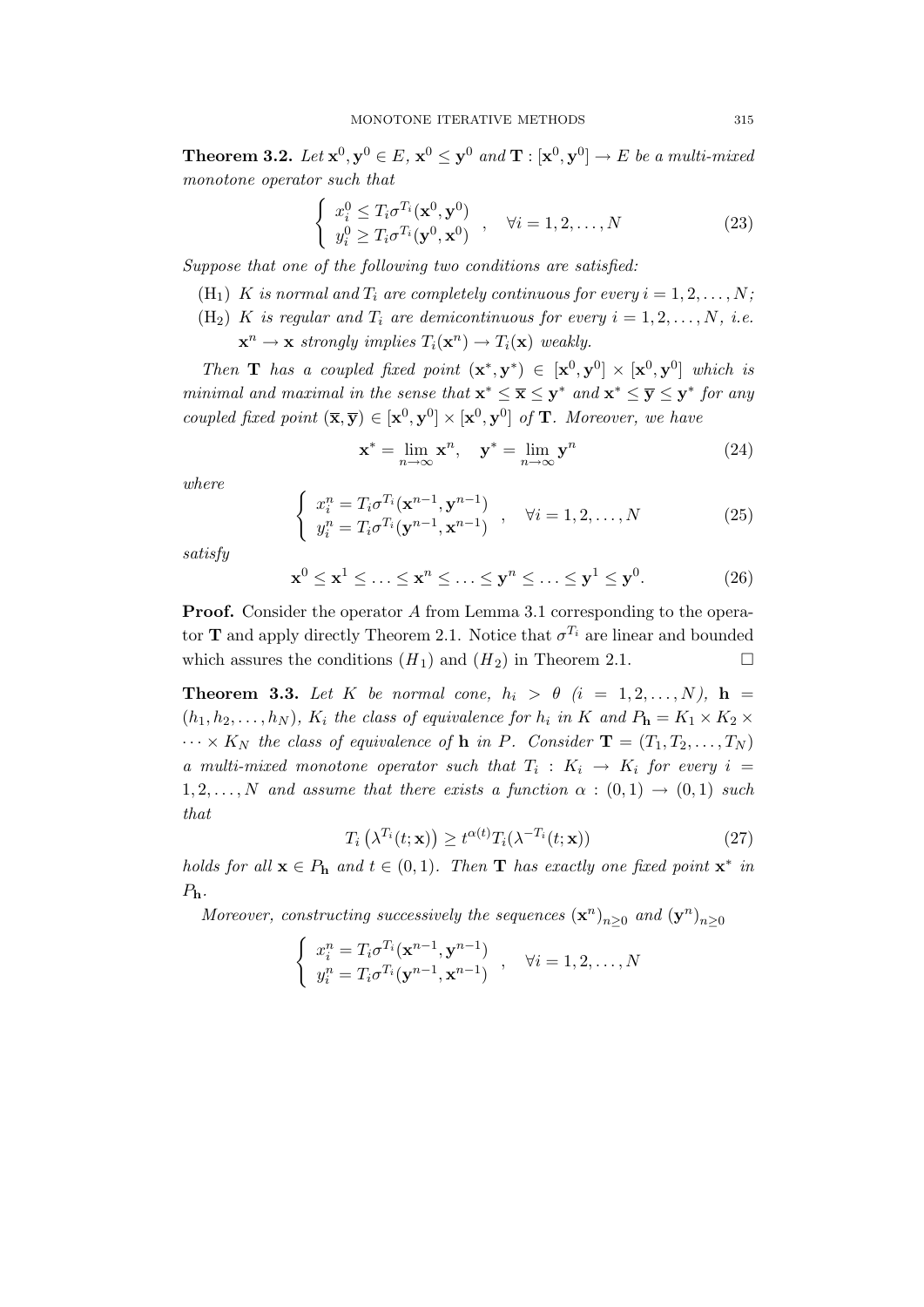for any initial point  $\mathbf{x}^0, \mathbf{y}^0 \in P_{\mathbf{h}}$ , we have

$$
\mathbf{x}^* = \lim_{n \to \infty} \mathbf{x}^n, \quad \mathbf{y}^* = \lim_{n \to \infty} \mathbf{y}^n.
$$
 (28)

**Proof.** Consider the operator A from Lemma 3.1 corresponding to the operator  $\bf{T}$  and apply directly Theorem 2.3. We just have to prove that (27) guarantees (7).

First, note that (7) can be written in the more symmetrical form

$$
A(t\mathbf{x}, \mathbf{y}) \ge t^{\alpha(t)} A(\mathbf{x}, t\mathbf{y}), \quad \forall \mathbf{x}, \mathbf{y} \in P_{\mathbf{h}}, \forall t \in (0, 1)
$$
 (29)

which in this case means

$$
T_i\left(\sigma^{T_i}\left(t\mathbf{x},\mathbf{y}\right)\right) \ge t^{\alpha(t)}T_i(\sigma^{T_i}\left(\mathbf{x},t\mathbf{y}\right)), \quad \forall \mathbf{x},\mathbf{y} \in P_\mathbf{h}, \forall t \in (0,1), \forall i = 1,2,\ldots,N
$$
  
By applying the properties of  $\sigma^{T_i}$  and  $\lambda^{T_i}$  and denoting  $\mathbf{z} = \sigma^{T_i}\left(\mathbf{x},\mathbf{y}\right)$ , we have from identity (19) that

$$
\sigma^{T_i}(t\mathbf{x}, \mathbf{y}) = \lambda^{T_i}(t; \sigma^{T_i}(\mathbf{x}, \mathbf{y})) = \lambda^{T_i}(t; \mathbf{z})
$$

$$
\sigma^{T_i}(\mathbf{x}, t\mathbf{y}) = t\sigma^{T_i}(t^{-1}\mathbf{x}, \mathbf{y}) = t\lambda^{T_i}(t^{-1}; \mathbf{z}) = \lambda^{-T_i}(t; \mathbf{z})
$$

Hence (7) is equivalent to

$$
T_i\left(\lambda^{T_i}(t;{\bf z})\right) \ge t^{\alpha(t)} T_i(\lambda^{-T_i}(t;{\bf z}))
$$

which is guaranteed by (27). This concludes our proof.  $\Box$ 

Remark 3.4. By applying Theorem 2.2, we obtain a similar result but which is less general because of the additional continuity condition for the function  $\phi$ and the monotonicity of the norm. It spite of the fact that the condition (19) is more demanding then (5), for our case where A is defined by Lemma 3.1 the two conditions are similar. By using the same properties of  $\sigma^{T_i}$  and  $\lambda^{T_i}$ , it is easy to prove that (5) is equivalent to (27), with  $\alpha(t) = \frac{\ln \phi(t)}{\ln t}$ .

## 4. Application

Let  $\Omega \subset \mathbb{R}^m$  be an open and bounded set and  $X = C(\overline{\Omega}; \mathbb{R}^m)$  the Banach space of continuous functions on  $\overline{\Omega}$  with values in  $\mathbb{R}^m$  ordered by the cone K of the nonnegative functions  $(u \in K$  if and only if  $u(x) \in \mathbb{R}^m_+$  for every  $x \in \Omega$ ). It is a well known and easy to check result that  $K$  is regular. Take also a family of real valued functions  $k_i \in L^1(\Omega^2)$  such that  $k_i$  are positive a.e. on  $\Omega^2$   $(i = 1, 2, \ldots, N)$  and  $(a_{ij})_{i,j=1}^N$  a matrix whose elements lie in  $(-1, 1)$ .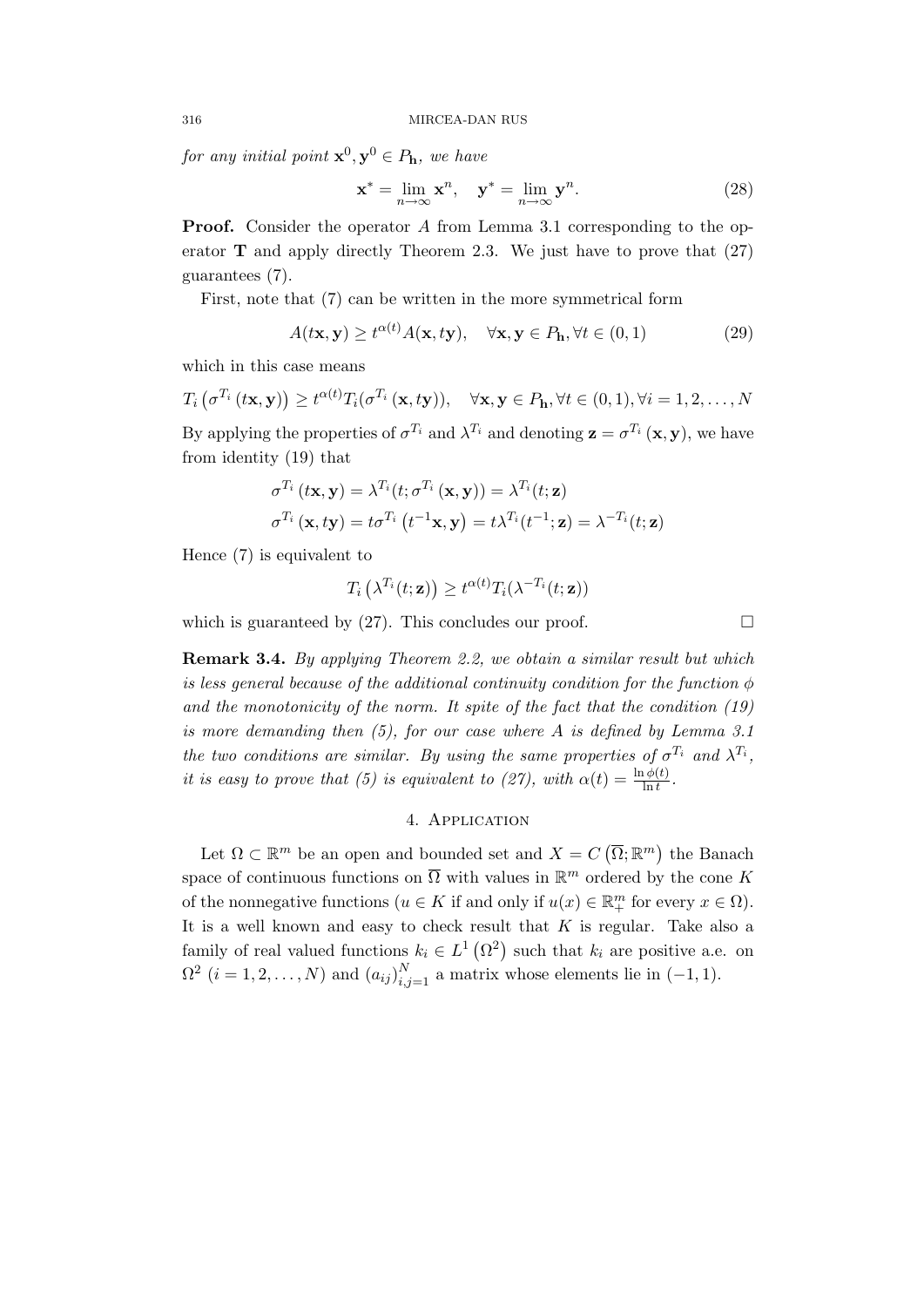Consider the following system of equations

$$
u_i(x) = \int_{\Omega} k_i(x, s) \sum_{j=1}^{N} u_j(s)^{a_{ij}} ds, \quad x \in \overline{\Omega}
$$
 (30)

with the unknowns  $u_i \in X$ , where  $y^r$  denotes  $(y_1^r, y_2^r, \ldots, y_N^r)$  for  $y \in \mathbb{R}^N$  and  $r \in \mathbb{R}$ .

By applying Theorem 3.3, it is easy to check that the operators  $T_i$ 

$$
T_i(u_1, u_2, \dots u_N) = \int_{\Omega} k_i(\cdot, s) \sum_{j=1}^N u_j(s)^{a_{ij}} ds
$$

are multi-mixed monotone and that the condition (27) is easily satisfied by taking  $\alpha \geq \max(|a_{ij}|)_{i,j=1}^N$ . By the positivity of the kernels  $k_i$ , we have that  $T_i: \overset{\circ}{K} \to \overset{\circ}{K}$ , hence the system (30) has a unique positive solution vector  $\mathbf{u}^* = (u_1^*, u_2^*, \dots, u_N^*)$  which can be obtained recursively as the limit in X of the sequences  $(\mathbf{w}^n)_{n\geq 0}$  and  $(\boldsymbol{\omega}^n)_{n\geq 0}$  from  $X^N$  given by

$$
\begin{cases}\nw_i^n = \int k_i(\cdot, s) \sum_{j=1}^N \widetilde{w}_{ij}^{n-1}(s)^{a_{ij}} ds \\
\omega_i^n = \int \limits_{\Omega} k_i(\cdot, s) \sum_{j=1}^N \widetilde{\omega}_{ij}^{n-1}(s)^{a_{ij}} ds\n\end{cases}, \quad \forall i = 1, 2, ..., N
$$
\n(31)

for any initial positive functions  $w_i^0$  and  $\omega_i^0$  in X, where  $\widetilde{w}_{ij}$  and  $\widetilde{\omega}_{ij}$  denote

$$
\widetilde{w}_{ij}^k = \begin{cases}\nw_j^k & \text{if } a_{ij} \ge 0 \\
\omega_j^k & \text{if } a_{ij} < 0\n\end{cases}
$$
\n(32)

$$
\widetilde{\omega}_{ij} = \begin{cases}\n\omega_j^k & \text{if } a_{ij} \ge 0 \\
w_j^k & \text{if } a_{ij} < 0\n\end{cases}
$$
\n(33)

#### **REFERENCES**

- [1] K. Deimling, Nonlinear Functional Analysis, Springer-Verlag, Berlin, 1985.
- [2] D. J. Guo, V. Lakshmikantham, Coupled fixed points of nonlinear operators with applications, Nonlinear Anal., 11(1987), 623-632.
- [3] Y. Z. Chen, *Thompson's metric and mixed monotone operators*, J. Math. Anal. Appl., 177(1993), 31-37.
- [4] Z. Zhang, New fixed point theorems of mixed monotone operators and applications, J. Math. Anal. Appl., 204(1996), 307-319.
- [5] S. M. Guu, On some coupled quasi-fixed points theorems, J. Math. Anal. Appl., 204(1996), 444-450.